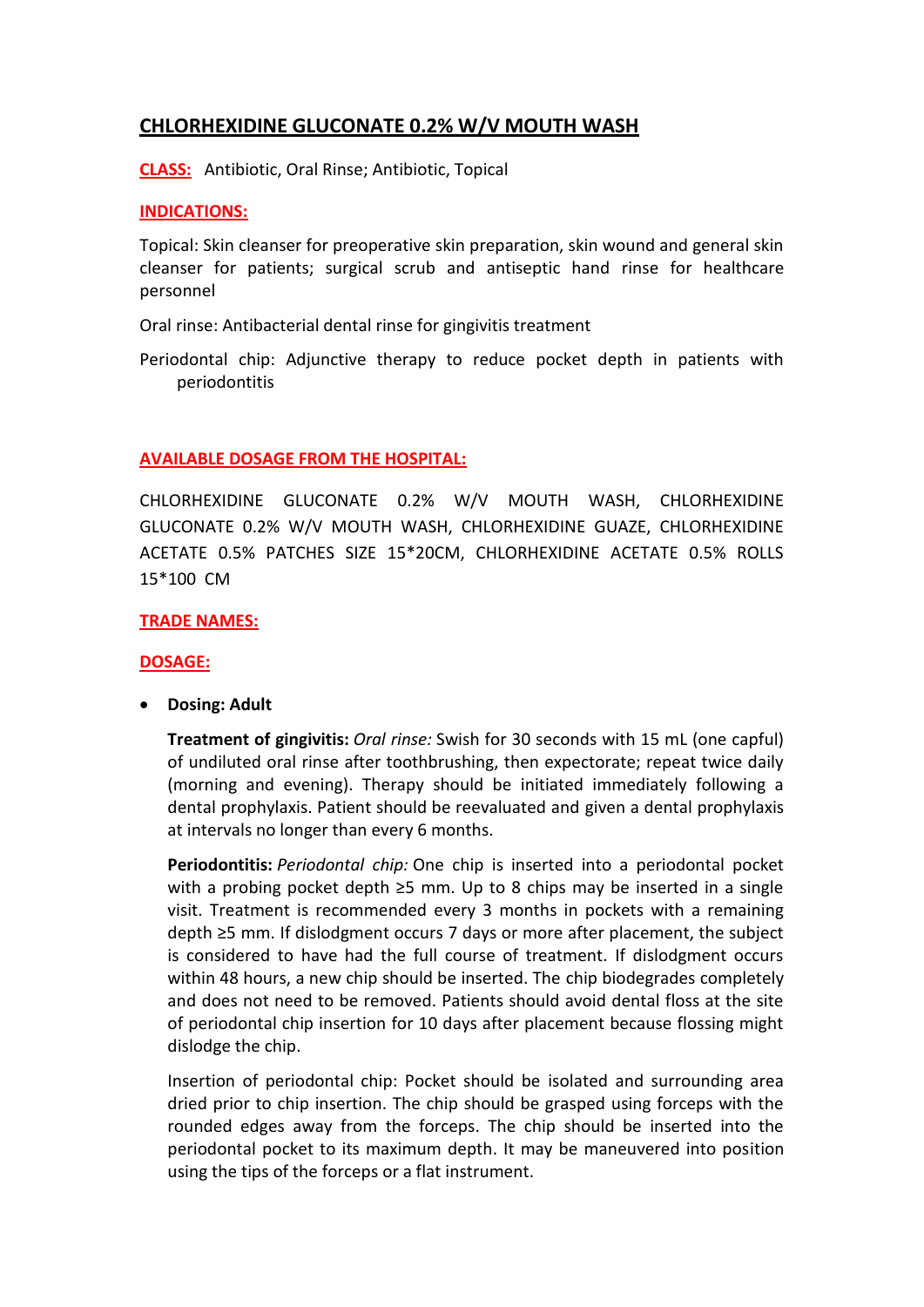**Skin cleanser for preoperative skin preparation, skin wound and general skin cleanser for patients; surgical scrub and antiseptic hand rinse for healthcare personnel:** *Topical:*

Surgical scrub: Scrub hands and forearms for 3 minutes paying close attention to nails, cuticles, and interdigital spaces, and rinse thoroughly, wash for an additional 3 minutes, rinse, and dry thoroughly.

Surgical hand antiseptic: Lotion: Dispense 1 pumpful in palm of 1 hand; dip fingertips of opposite hand into solution and work it under nails. Spread remainder evenly over hand and just above elbow, covering all surfaces. Repeat on other hand. Dispense another pumpful in each hand and reapply to each hand up to the wrist. Allow to dry before gloving.

Healthcare personnel hand antiseptic:

Liquid or solution: Wash with ~5 mL for 15 seconds; rinse thoroughly with water and dry

Lotion: Apply to clean, dry hands and nails. Dispense 1 pumpful (2 mL) into the palm of 1 hand; apply evenly to cover both hands up to the wrists; allow to dry without wiping.

Towelette: Rub 15 seconds paying close attention to nails and interdigital spaces; no watering or toweling necessary

Preoperative skin preparation:

Solution: Apply liberally to surgical site and swab for at least 2 minutes. Dry with sterile towel. Repeat procedure (swab for additional 2 minutes and dry with sterile towel).

Applicator (ChloraPrep®): Completely wet treatment area and use gentle back and forth strokes for 30 seconds (dry surgical sites) or 2 minutes (moist surgical sites [eg, inguinal area]); allow to completely dry (3 minutes for hairless skin; up to 1 hour in hair [avoid hairy areas]). **Note:** Do not use 26-mL applicator for head and neck surgery or an area smaller than 8.4 in. x 8.4 in.

Preparation of skin prior to an injection: Swab: Apply swab to procedure site for 15 seconds; allow to air dry for 30 seconds (do not blot or wipe dry).**Note:** Maximum treatment area for 1 swab is ~2.5 inches x 2.5 inches.

Wound care and general skin cleansing: Rinse area with water, then apply minimum amount necessary to cover skin or wound area and wash gently. Rinse again thoroughly.

### **Dosing: Geriatric**

Refer to adult dosing